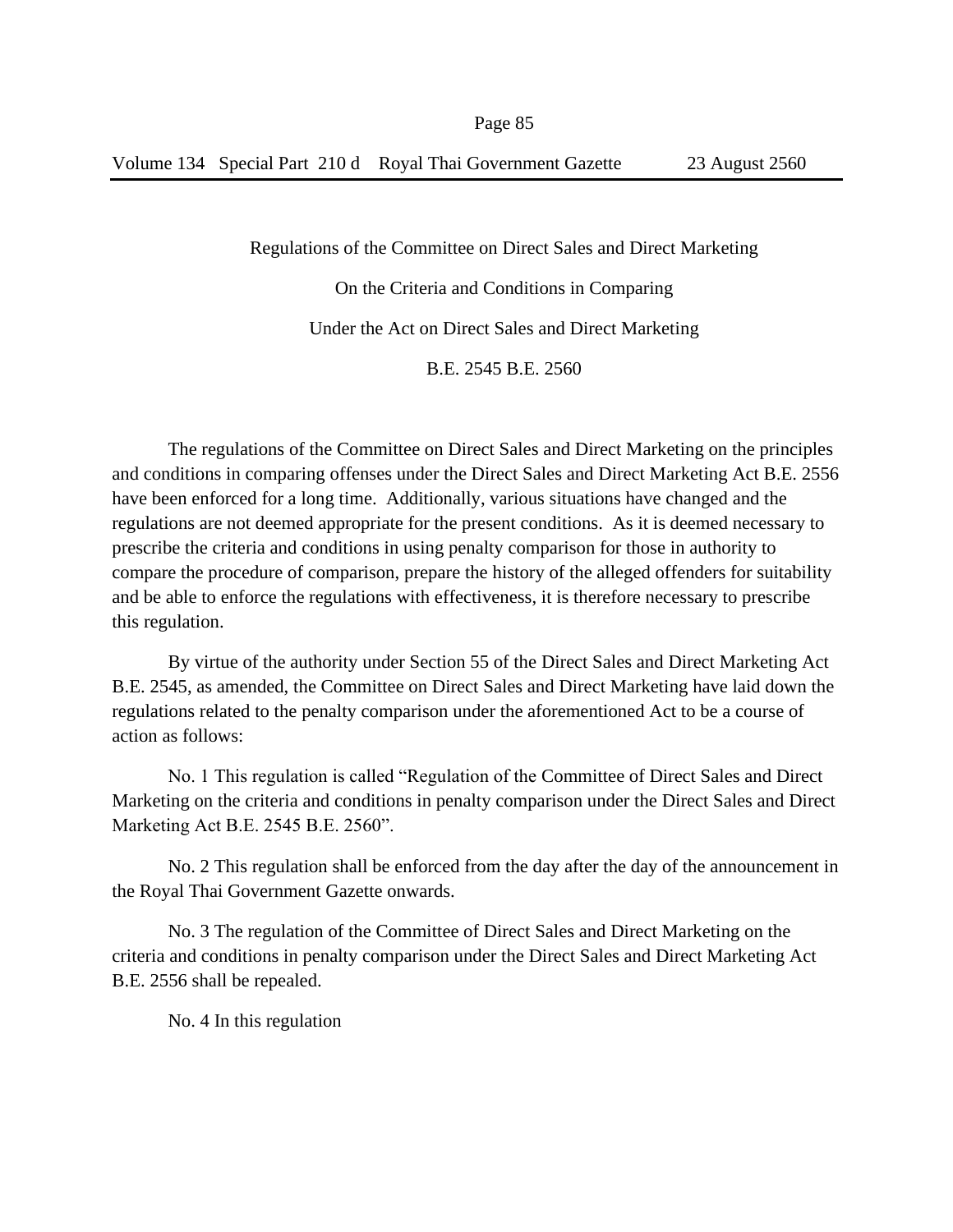"Person in authority to compare the penalties" refers to the person who has been authorized by the Committee of Direct Sales and Direct Marketing to proceed in comparing the penalties under the Direct Sales and Direct Marketing Act B.E. 2545.

"Alleged Offender" refers to the person who has been accused of committing an offense under the Act of Direct Sales and Direct Marketing B.E. 2545.

Clause 5 In all cases where the comparator sees that it is within his authority to compare, the comparator shall compare the penalties as follows

1) Explain to the Alleged Offender that the offense that he has been accused of is the case of penalty comparison. In the case where the alleged offender has confessed that he has committed the offense, and is willing for his penalty to be compared, the comparator shall compare the penalty, and record the name, age, and address of the accuser and Alleged Offender; the offense; and the day, time and place of occurrence as well as other details in the record of accusations at the end of this regulation. The testimony of the accuser and the alleged offender must also be recorded according to form ขต.3 at the end of this regulation and then the penalty is compared.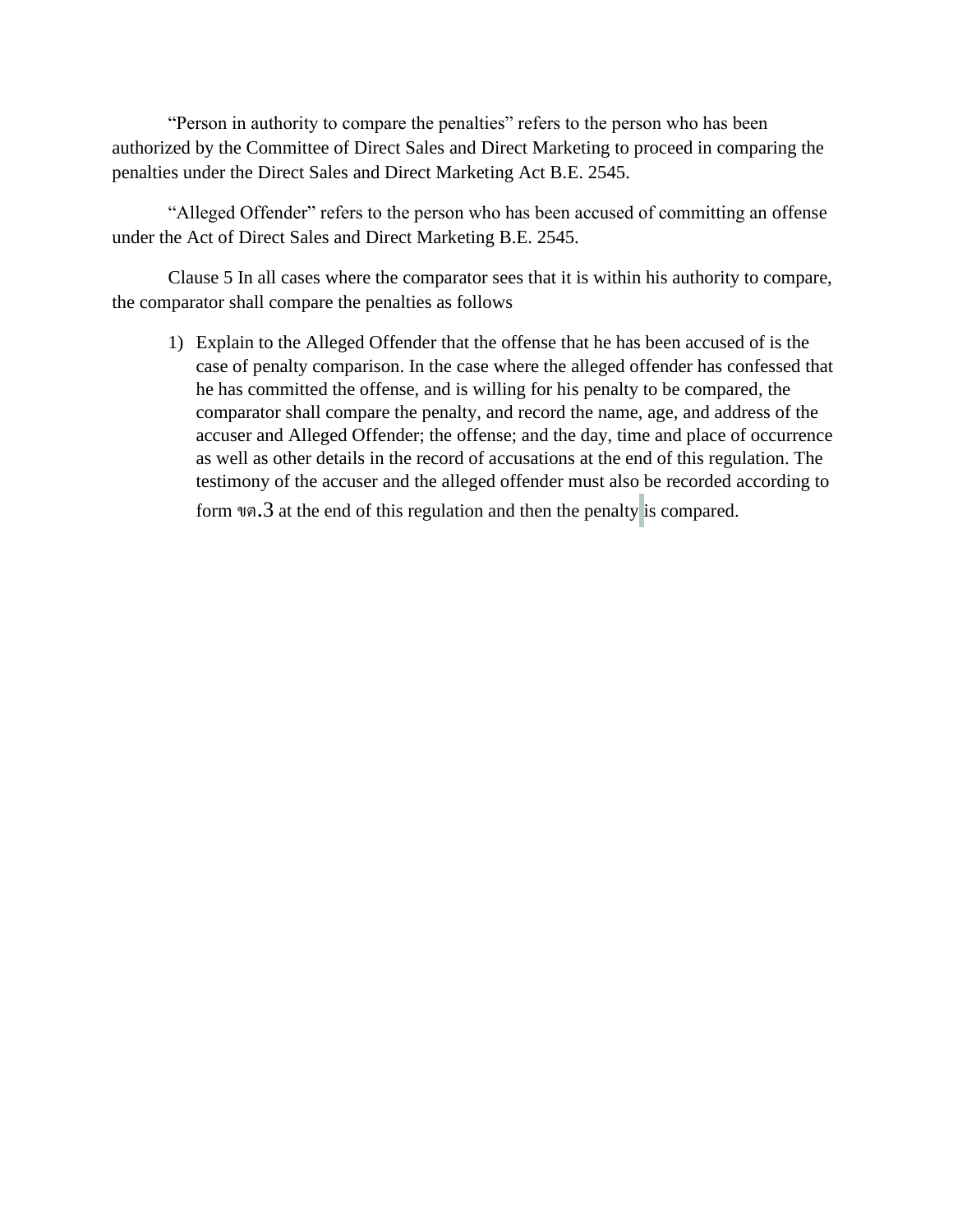In the case that the Alleged Offender is not willing for the penalty to be compared, the testimony is recorded in accordance with ขต.5 at the end of the regulation as follows:

(2) In all cases where the authorized person deems that he is unable to compare or it is not suitable to compare, or the case where the Alleged Offender does not come to be compared within the prescribed time or comes to be compared but is not willing to be compared, the officer shall send the case to the investigation officer for further investigation in the matter.

Clause 6 In the comparison, the authorized person shall prescribe the amount of the fine according to the circumstances and the seriousness of the offense. Regarding the comparison, if an important problem arises which is difficult to diagnose, it shall be discussed with the Committee on Direct Sales and Direct Marketing.

Clause 7 In the case where the Alleged Offender is a juristic person, the testimony and the comparison is recorded, separate between the juristic person, committee member, the manager, or the person in charge of the operation on behalf of the juristic person.

Clause 8 If the case of comparison consists of a property in dispute in one way or another, the person of authority shall compare and record the willingness of the owner of that property in dispute to surrender the property in dispute to the state in accordance with Form Kor Tor.6 at the end of the regulation and deal with the property in dispute as suitable depending on the case, within the limitations of his authority and duty.

Clause 9 After the alleged offender has paid the fine, the person in authority is to issue the receipt to the alleged offender, and let him sign his name and acknowledge the amount of the fine paid in the copy of the receipt.

Clause 10 After the comparison is done, and the payment of the fine has been received, the person in authority shall compare and record the comparison in accordance with ขต.7 at the end of this regulation, and set up the information system of the history of the Alleged Offender, record the history of the alleged offender in accordance with ขต.8 at the end of this regulation, set up the monthly budget of the case along with compiling the file of the case of comparison that is already finished, and propose it to the Committee of Direct Sales and Direct Marketing.

Clause 11 Keep the payment of the fine and bring the payment of the fine to the Financial Office according to the related regulation.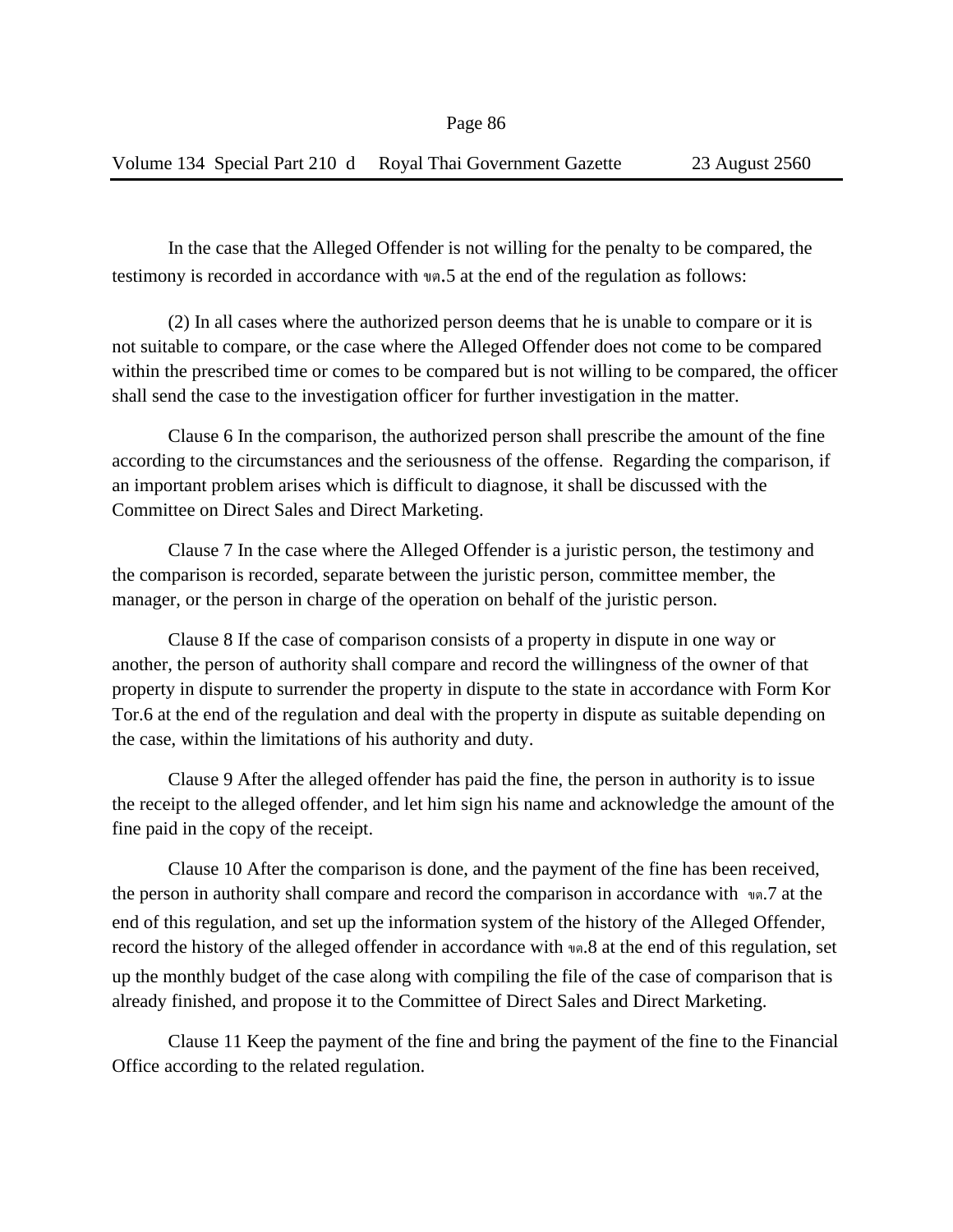Clause 12 The Office of the Consumer Protection Board shall keep the file of the case of comparison that is finished in the prescribed prescription. When the statute of limitations has expired, the Office shall ask for permission to destroy the file under the regulation of the Office of the Prime Minister concerning correspondence.

Clause 13 Let the Chairman of the Committee on Direct Sales and Direct Marketing act according to this regulation.

Announced on 21<sup>st</sup> July B.E 2560

Veerapong Boonyopas

Chairman of the Committee on Direct Sales and Direct Marketing

Record of Accusations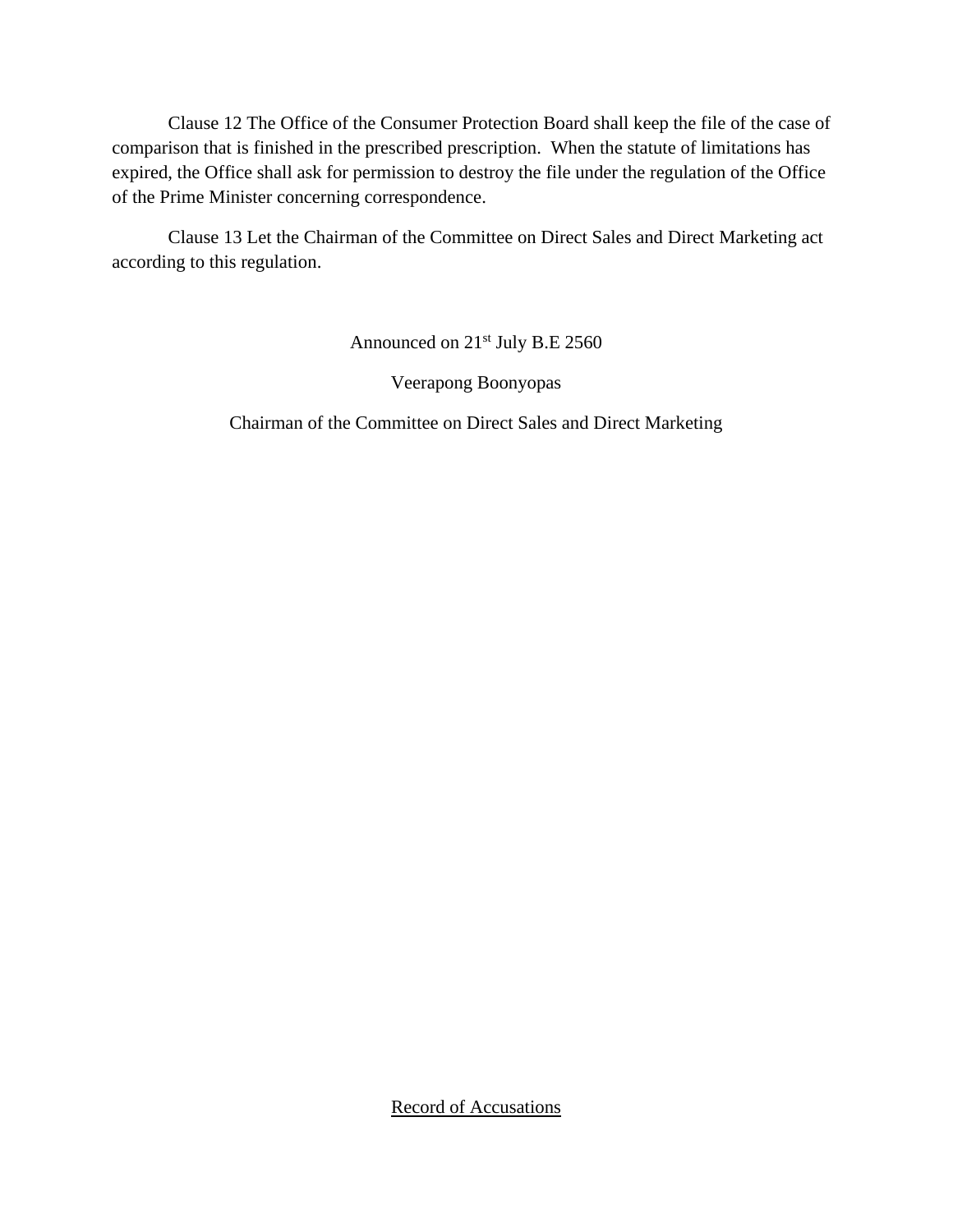Case  $No$ ......../..............

At the Place of CPB

Date.......Month......Year.......

1. Name Age Address of Accuser Office of the Consumer Protection Board, Office of the Prime Minister has authorized.................. 2. Name Age Address of Alleged Offender 3. Offense . . . . . . . .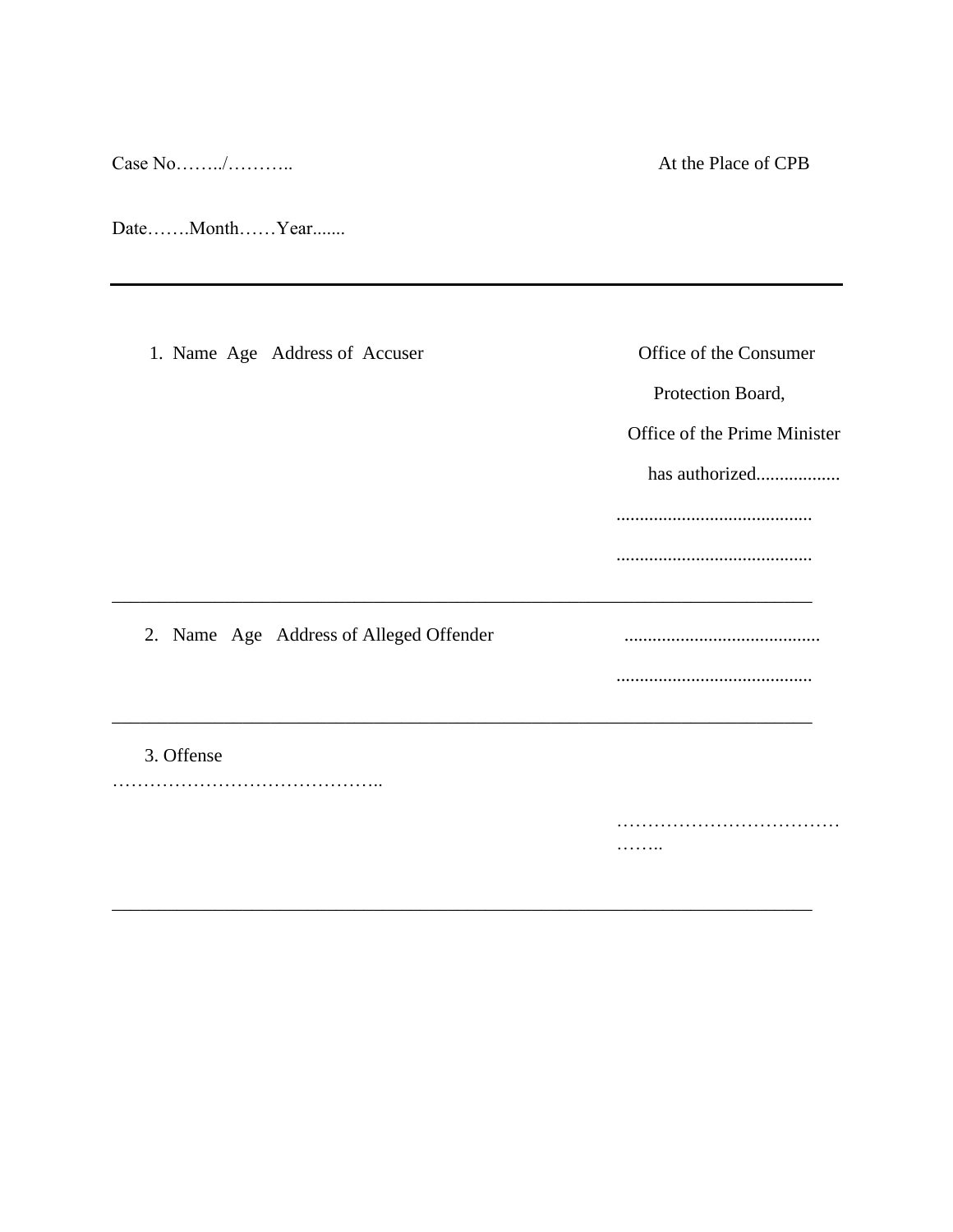4. Day Time Venue 5. Result of the Procedure ...................................... 

 $(\ldots,\ldots,\ldots,\ldots,\ldots,\ldots,\ldots,\ldots,\ldots,\ldots,\ldots))$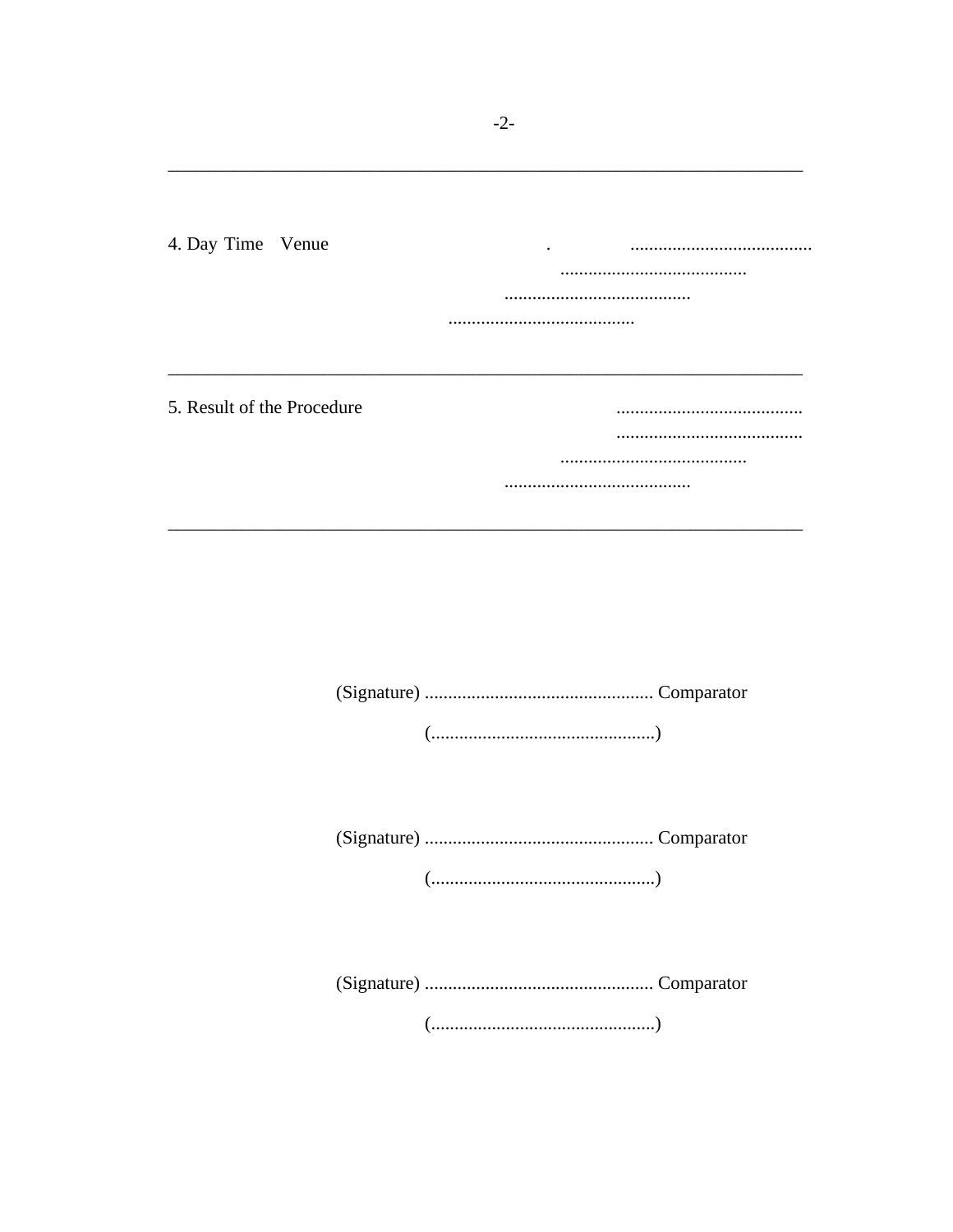## Statement of the Testimony of the Accuser and the Alleged Offender

Case No........./................ Place of Comparison CPB

Date.........Month..........Year..........

|      | 1. I, Office of the Consumer Protection Board, Office of the Prime Minister, have   |
|------|-------------------------------------------------------------------------------------|
|      |                                                                                     |
|      |                                                                                     |
|      |                                                                                     |
|      |                                                                                     |
|      |                                                                                     |
|      |                                                                                     |
|      |                                                                                     |
|      | and will be punished under Sectionof the Direct Sales and Direct Marketing Act B.E. |
| 2545 |                                                                                     |

| director, Head Office, located at NoVillageAlley/SoiRoad                                         |  |  |
|--------------------------------------------------------------------------------------------------|--|--|
|                                                                                                  |  |  |
|                                                                                                  |  |  |
| accusations and has informed me that the testimony that I have given may be used as evidence in  |  |  |
| the consideration of the case in court, and will compare my penalty as the accused in the amount |  |  |
|                                                                                                  |  |  |
| offense and am willing to be compared and fined.                                                 |  |  |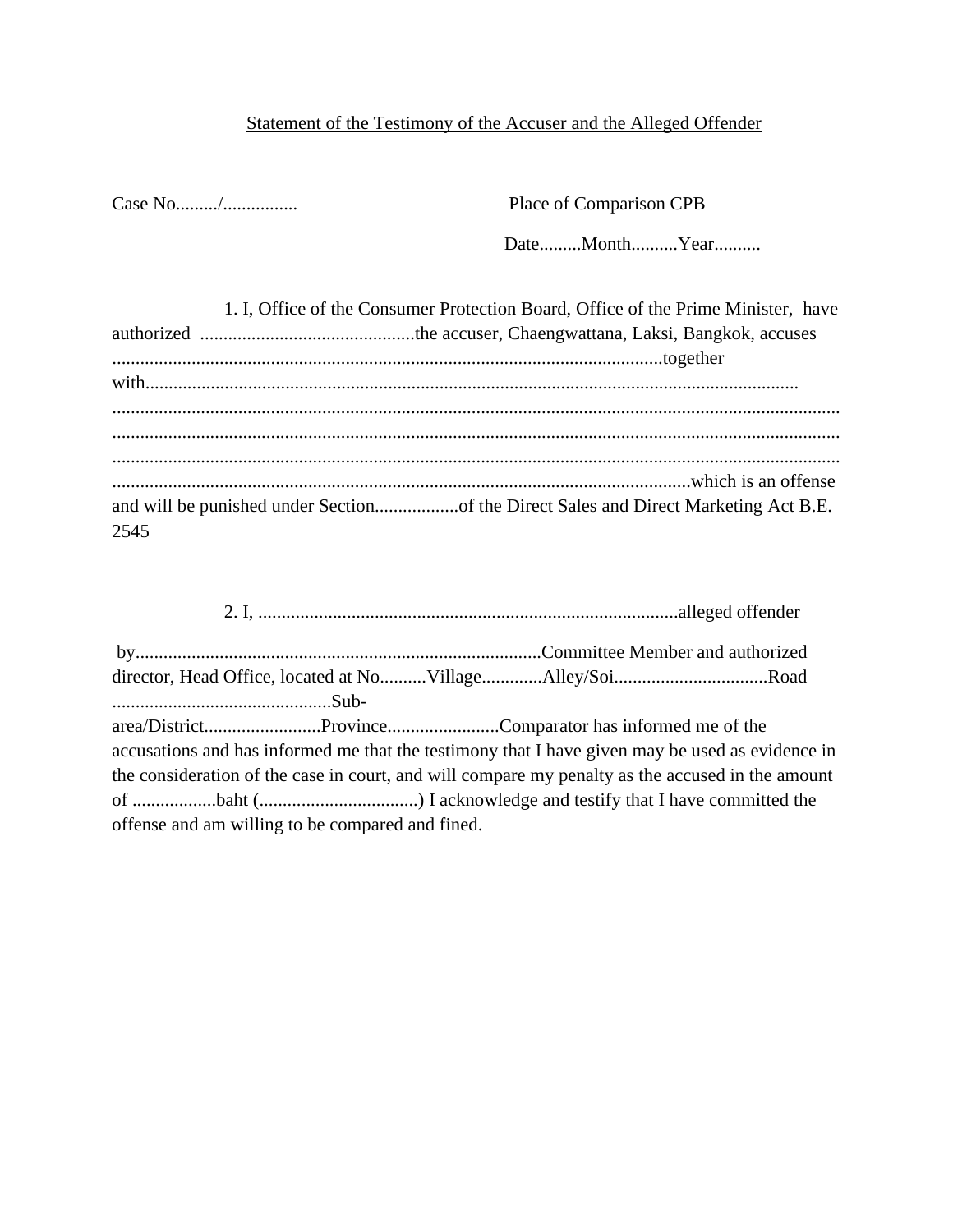I agree to allow the person in authority to compare and I am willing to pay the fine of the amount of ......................................baht (.................................................) and I agree to settle the fine by date.............month.......................Year............If I do not settle the fine within the aforementioned time period, let the Comparator file legal proceedings against me.

The officer has read this statement to all parties, acknowledged as correct

(Signature)................................................(Accuser) (........................................)

(Signature)................................................(Alleged Offender) (........................................)

(Signature)................................................(Comparator) (........................................)

(Signature)................................................(Comparator) (........................................)

(Signature)................................................(Comparator) (........................................)

(Signature)................................................(Witness) (........................................)

(Signature)................................................(Officer)

(........................................)Writer/Reader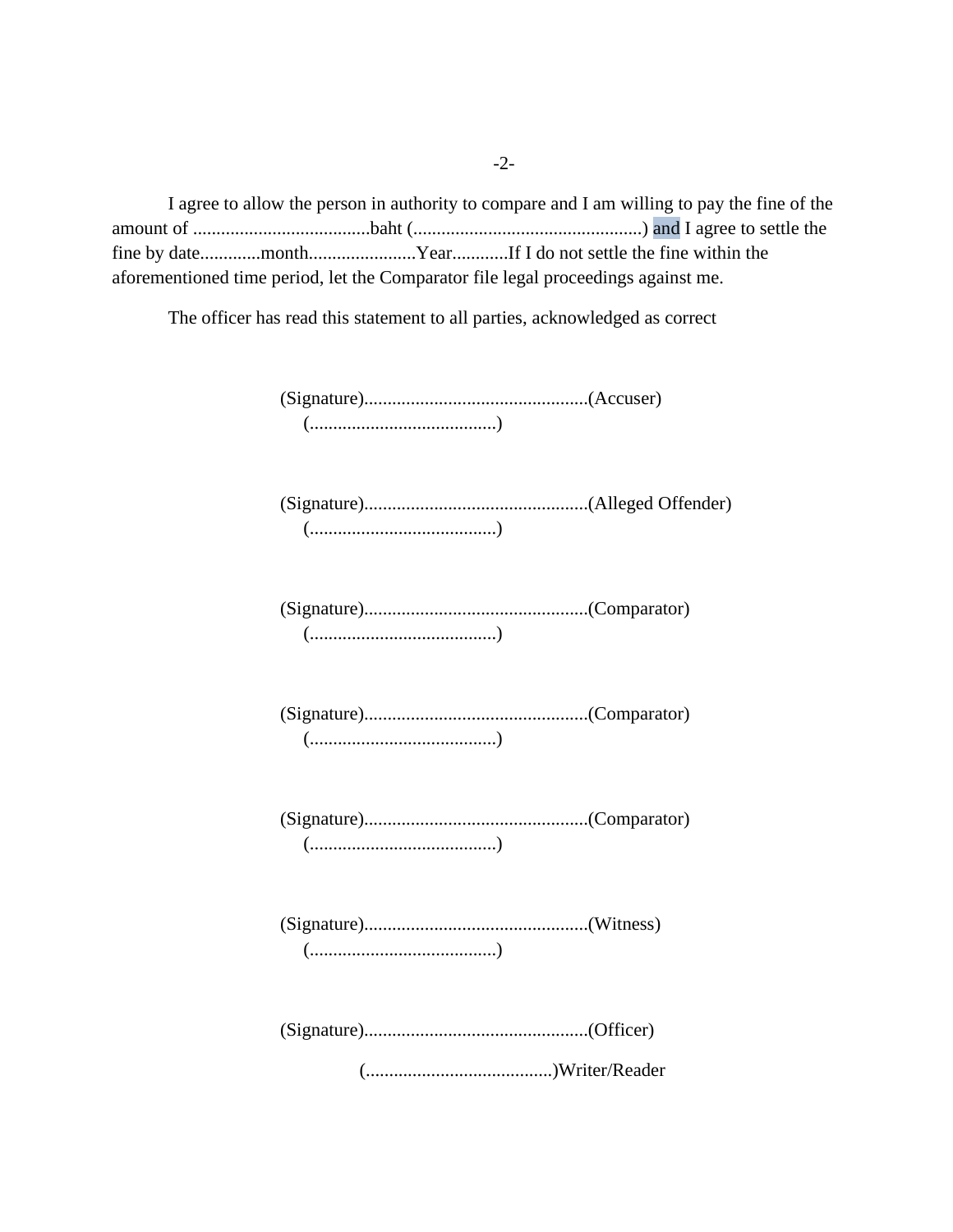#### Statement of the testimony of the Alleged Offender

(In the Case of Refusal to be Compared)

 Written at the Office of the Consumer Protection Board

Date.......... Month........... Year.........

|                    | at Village Alley/Soi Road Sub-District                        |
|--------------------|---------------------------------------------------------------|
|                    |                                                               |
| according to the   |                                                               |
|                    |                                                               |
|                    |                                                               |
|                    |                                                               |
|                    |                                                               |
|                    |                                                               |
| comparison because |                                                               |
|                    |                                                               |
|                    | $\Box$ I have not committed the offense                       |
|                    | $\Box$ The amount of the fine is high                         |
|                    |                                                               |
|                    | The officer has read this memorandum to the alleged offender. |
|                    | Acknowledged as correct, and signed as                        |
| $\left($           |                                                               |
| €                  |                                                               |
| $\left($           |                                                               |
| $\left($           |                                                               |
|                    |                                                               |

#### Statement of Willingness of Owner of Property to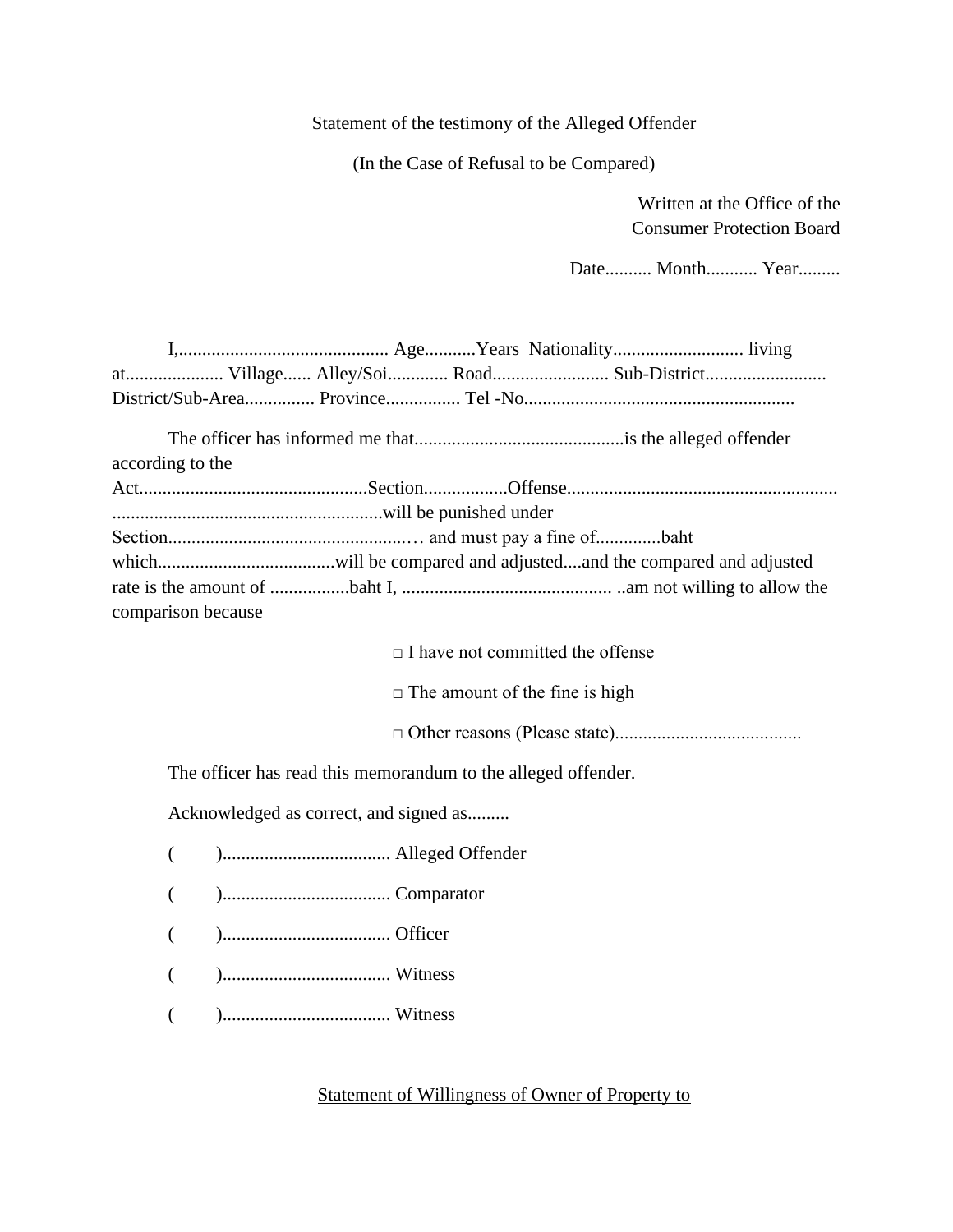## **Surrender Property to the State**

Place of Comparison CPB

Date..........Month.........Year.........

|                                        | DistrictSub-Area/DistrictProvincehave been informed by the                                        |  |  |
|----------------------------------------|---------------------------------------------------------------------------------------------------|--|--|
| Comparator that the following property |                                                                                                   |  |  |
|                                        |                                                                                                   |  |  |
|                                        |                                                                                                   |  |  |
|                                        |                                                                                                   |  |  |
|                                        |                                                                                                   |  |  |
|                                        |                                                                                                   |  |  |
|                                        |                                                                                                   |  |  |
|                                        | dispute that has to be dealt with in one way or another, and the comparator has informed that the |  |  |
|                                        | property will be dealt with suitably, depending on the case, within the limitations of the        |  |  |
| comparator's authority and duty.       |                                                                                                   |  |  |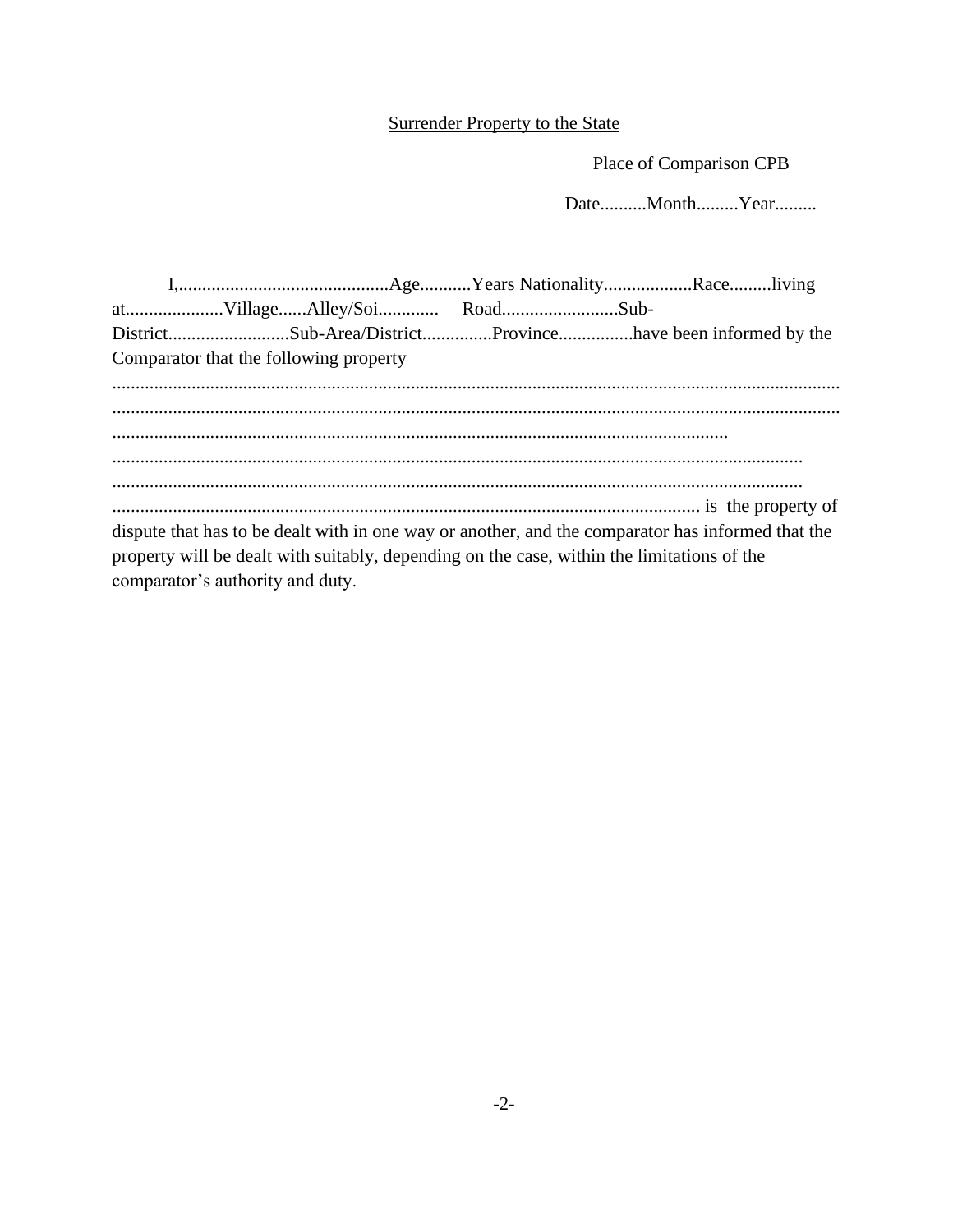I acknowledge and agree to surrender the property of dispute to the state, and allow the officer to deal with the property according to the law.

The officer has read this memorandum to all parties.

Acknowledged as correct

(Signature)................................................(Property Owner) (........................................)

(Signature)................................................(Comparator) (........................................)

(Signature)................................................(Comparator) (........................................)

(Signature)................................................(Comparator) (........................................)

(Signature)................................................(Witness) (........................................)

(Signature)................................................(Officer)

(........................................)Writer/Reader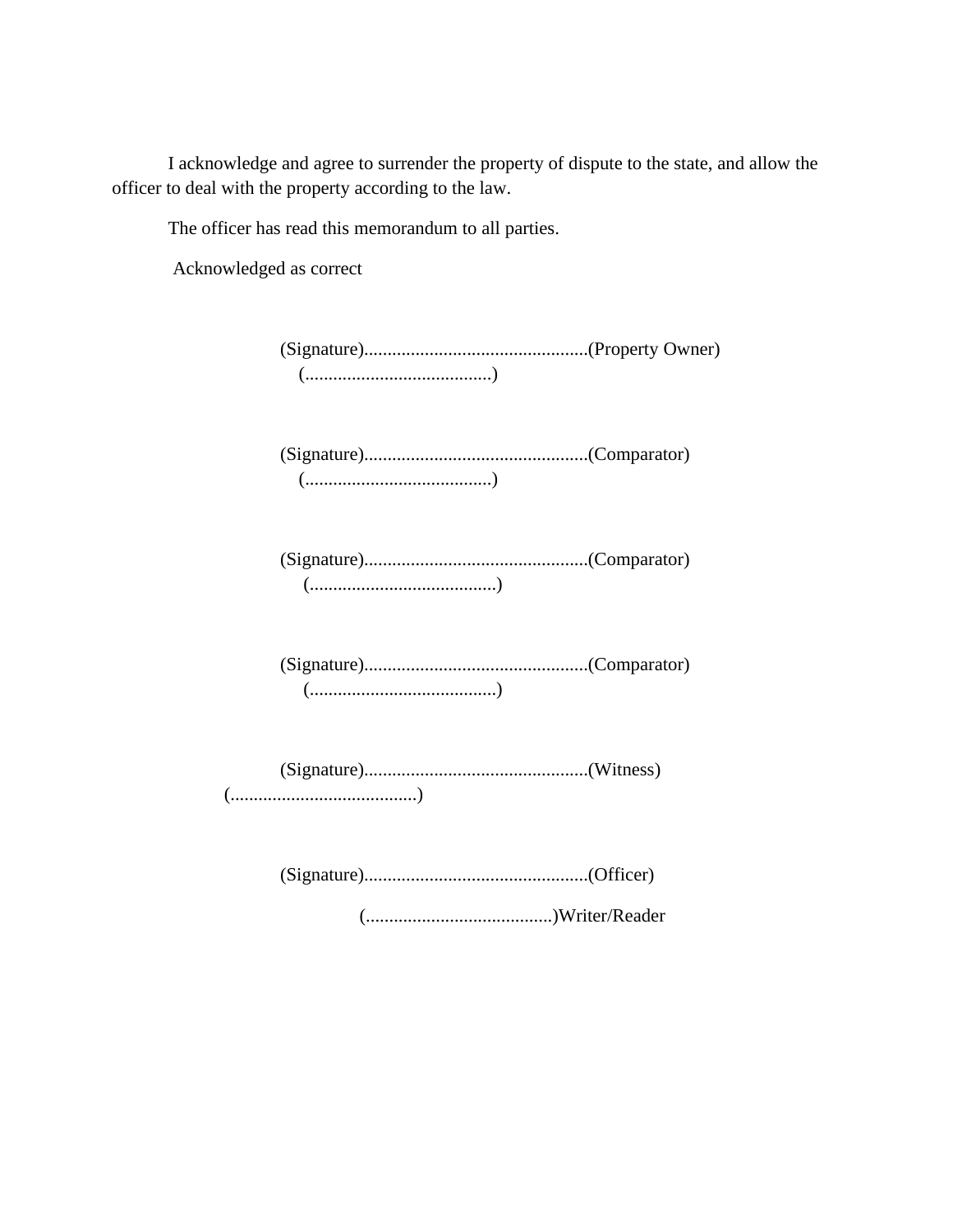#### **Statement of Comparison**

Place of Comparison CPB

Date.........Month..........Year..........

The Office of the Consumer Protection Board,

Office of the Prime Minister

of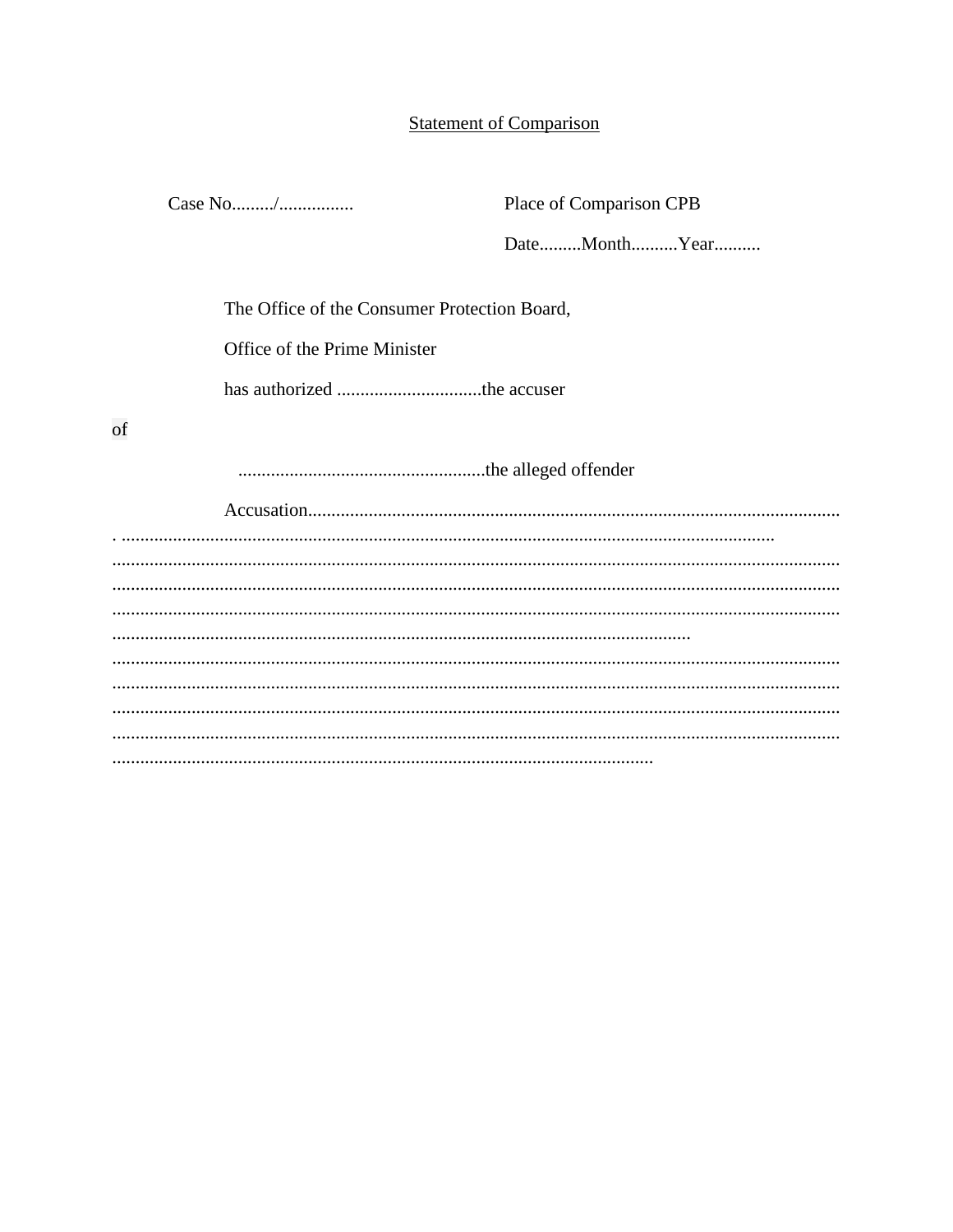The act of the Alleged Offender is an offense under Section......................... of the Direct Sales and Direct Marketing Act B.E. 2545 and is an offense that can be compared. The offender was willing to be compared, so the comparison of penalty shows that the offender must pay a fine of the amount of ...................... baht (.........................) The offender has already paid the mentioned amount, on Date ............... Month...........Year.........................

The officer has read this memorandum to all parties.

Acknowledged as correct

(Signature)................................................(Accuser) (........................................)

(Signature)................................................(Alleged Offender) (........................................)

(Signature)................................................(Comparator) (........................................)

(Signature)................................................(Comparator) (........................................)

(Signature)................................................(Comparator) (........................................)

(Signature)................................................(Witness) (........................................)

(Signature)................................................(Officer) (........................................)Writer/Reader